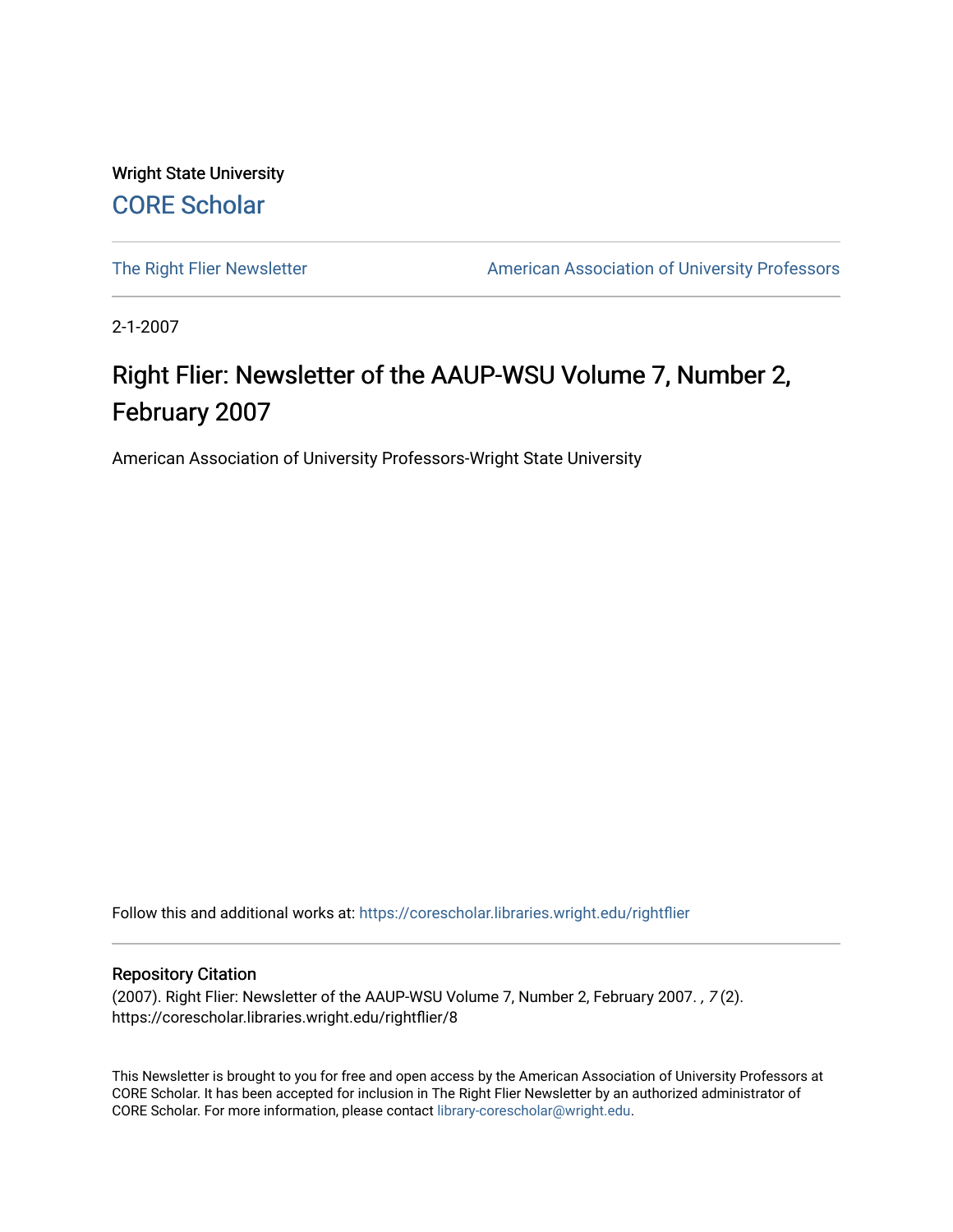# **The Right Flier**

Newsletter of the AAUP-WSU Volume 7, Number 2, February 2007

Editor, Henry Ruminski Administrative Assistant, Connie Jacobs

# **The Power of Collective Action**

#### By Anna Bellisari, President AAUP-WSU

They said it would never happen. Not in a thousand years, not in Ohio, not at WSU. But it did, after many, many years of struggling to influence administrators and hoping for a breakthrough. The Wright State University administration has agreed to join a number of other Ohio colleges and universities to offer domestic partner benefits to Bargaining Unit Faculty and other eligible WSU employees. We at AAUP-WSU are, of course, deeply satisfied by this development, not just because it is a major achievement by our union, but especially because all WSU faculty members now have the same opportunity for health insurance coverage and other benefits. So how did it finally happen?

We attempted to get this benefit for faculty members during every past contract negotiation. Unfortunately, the administration did not agree, offering different excuses each time. But we were not willing to give up and were prepared to put the issue on the table again in the forthcoming 2008 negotiations. So, some of the credit goes to our dedicated Bargaining Councils and expert Negotiation Teams. They were determined to confront the administration's negotiators with this issue until a satisfactory resolution was reached.

We featured the need for domestic partner benefits in almost every recent issue of the Right Flier. But it was the eloquent and powerful article by Professor Charles Derry in the April 2005 issue that said it best (see www.wright.edu/admin/aaup/ rightflier/voI5n05Apr2005.pdf). His description of many years of personal effort and the effects of denial of benefits could not fail to move readers. A group of non-bargaining unit faculty members volunteered to distribute this issue to administrators, WSU Board of Trustees members, and other interested individuals.

Last year, AAUP-WSU appointed a committee to develop action plans in support of domestic partner benefits. Working quietly, the committee prepared a number of creative and persuasive proposals for action, but these were not implemented because we received the good news that the current WSU administration was ready to respond with domestic partner benefits for Bargaining Unit Faculty.

I'm sure that I have overlooked many other sources of encouragement and support that were offered without fanfare and without our knowledge. If you have any information about those, please contact me. I've already been invited to several national conferences to present our strategy for success and want to provide a complete picture of the many efforts that culminated in our victory.

It may seem that the result of our attempts to obtain domestic partner benefits for WSU faculty was due simply to a fortunate convergence of various campus interests. But I'm convinced that it was the long-term, combined effort of the academic community that finally brought us to this point. May we never forget that collective action is the most powerful agent of change at Wright State University.

| <b>INSIDE THIS ISSUE</b>           |            |  |
|------------------------------------|------------|--|
| <b>Committee W Revived</b>         | P-2        |  |
| <b>Merit Pay</b>                   | P-3        |  |
| <b>Chapter Election</b>            | $P-5$      |  |
| <b>Chapter Meeting</b>             | $P-6$      |  |
| State Salary Info                  | $P-6$      |  |
| <b>WSU Payroll Issues</b>          | $P-6$      |  |
| <b>Executive Committee Contact</b> |            |  |
| Information                        | $P-6$      |  |
| <b>Other News Briefs</b>           | $P-5 & 86$ |  |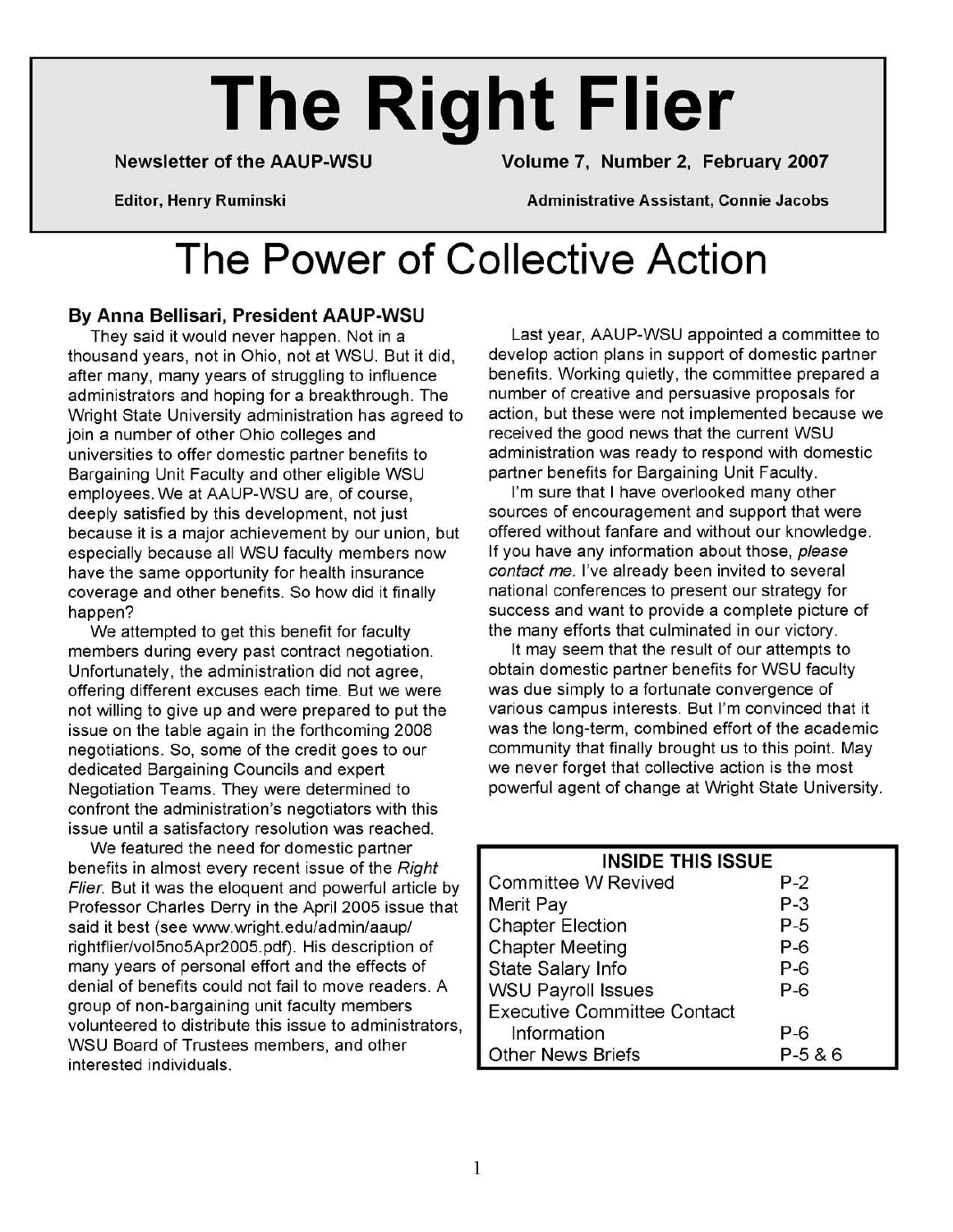### **Committee W Revived to Examine Issues**

#### **By Carol Loranger, Member-at-Large AAUP-WSU**

Responding to requests from Bargaining Unit Faculty, AAUP-WSU will reconvene the ad hoc Committee on Women in the Academic Profession (Committee W). Professor Marybeth Pringle (English) has agreed to chair the committee which is charged with gathering information and reporting on matters pertaining to the status of women faculty at Wright State University and making policy recommendations to the AAUP-WSU Executive Committee.

According to the National AAUP website, Committee W's purview includes "such issues as equity in pay, work/family balance, sexual harassment and discrimination, affirmative action and the status of female faculty in rank and tenure."

The Executive Committee has solicited Bargaining Unit Faculty volunteers and will be appointing Committee W members and defining its charge in the near future. Anyone interested in serving on the committee should contact a member of the Executive Committee.

Nationally, Committee W came into existence in 1918, three short years after the formation of the American Association of University Professors by Arthur O. Lovejoy and John Dewey. Since its inception Committee W has provided leadership in improving women faculty's status and well-being, and moving academic culture toward fairness, inclusiveness, and diversity. Nonetheless, in its 2006 report "Gender Equity Indicators 2006", the Committee noted that barriers to women's advancement in the profession persist. Tracking data from the 1972 passage of Title XI prohibiting discrimination in education to 2005, the committee noted that while the percentage of doctoral degrees earned by women had increased from 16% to 48%, the percentage women employed as full-time faculty (tenure- and non-tenure line) had risen to only 39%. The gender gap among tenured faculty remains wide, with women making up only 24% of full professors at the time of the study, with comparable percentages throughout the

professorial ranks. Conversely, the study found that women hold the majority of "poorly compensated, insecure" non-tenure track positions at doctoral, masters, baccalaureate and two-year institutions.

WSU's Committee W has lain dormant since faculty organized as a collective bargaining unit. But in the 1992 and 1993, WSU's Committee W, then also under the leadership of Professor Pringle, produced two monumental and effective studies showing the need for systemic change at Wright State University.

The 1992 report paved the way for creation of a cohesive and comprehensive Women's Studies Program. At that time WSU was one of the last three holdouts in the state without such a program. Additional to the curricular developments addressed by the report was the creation of a Women's Center to complement the program and to provide a gathering place for faculty staff and students interested in women's studies and a locus for community activism and intercollegiate cooperation on issues that effect women.

A second, more ambitious study the following year marshaled statistical and anecdotal data to provide a comprehensive overview of institutional barriers to the recruitment and promotion of women faculty at WSU and lack of opportunity for promotion among unclassified women employees. The report also addressed significant salary disparities between male and female faculty. Some recommendations in the report were implemented by the then and subsequent administrations, including increased commitment to gender diversity in faculty recruiting and institutional support for management training for women. Other recommendations, such as stopping the tenure clock for parental and family leave, family leave and partner benefits, languished until collective bargaining, with partner benefits being the most recent achievement.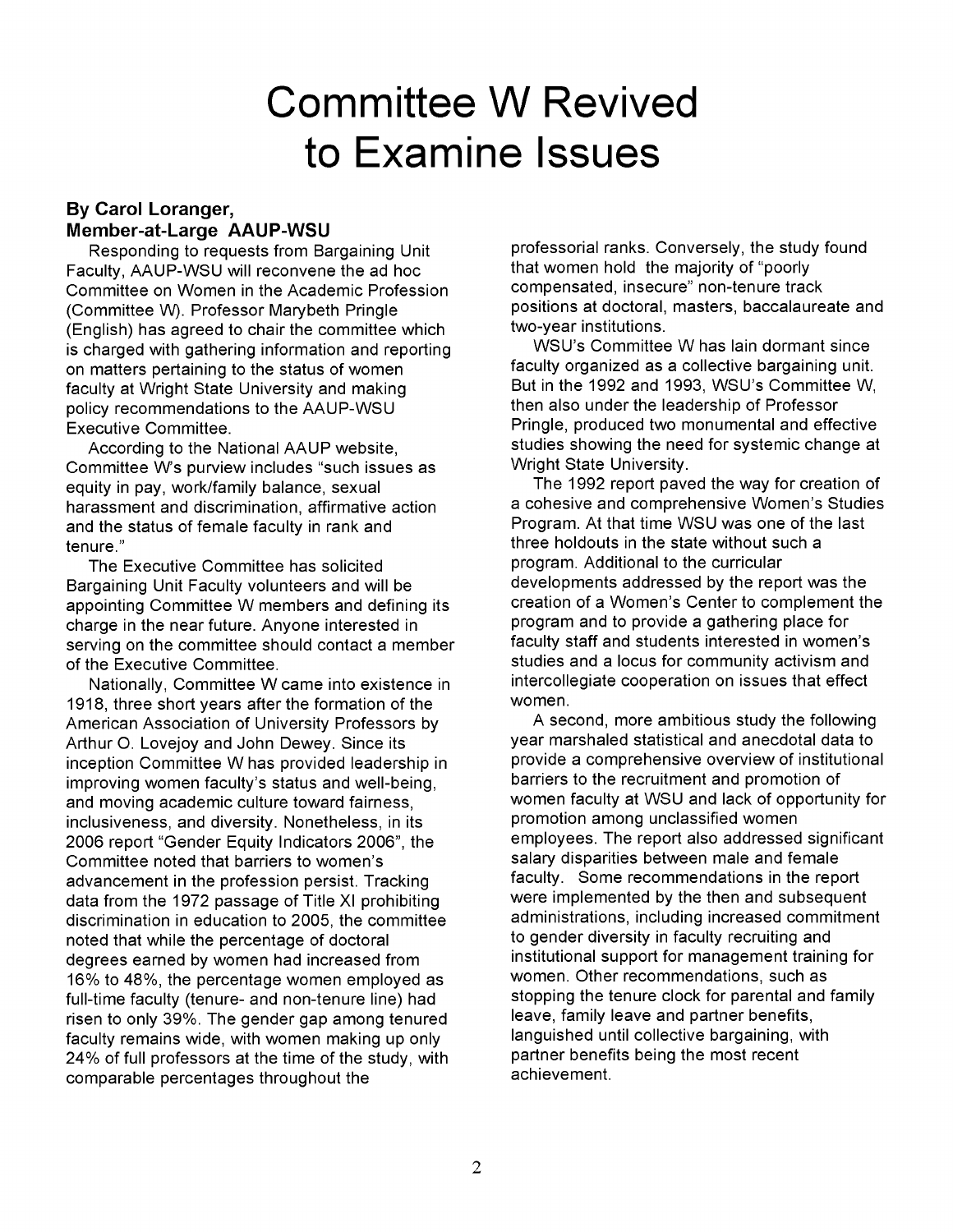# **Whither Merit Pay**

#### **By Rudy Fichtenbaum, Chief Negotiator and Jim Vance, Communication Officer**

In the latest issue of Faculty Line, Faculty President Jim Sayer argued that we should abandon our current merit system because the assessment process is extremely time-consuming and the rewards are very small. With this note, we will join in the conversation about merit pay. This is a good time to think about this issue, not only due to our colleague's comments but also because negotiations for our next collective bargaining agreement (CBA) are not that far off.

#### **There is no doubt that our current "merit" system has fundamental flaws. One of them - a problem that predates collective bargaining - is that "merit" at WSU has always been a zero-sum game.**

Specifically, a department receives a fixed pool of money to distribute among faculty; if everyone in the department is extraordinary, all will receive an average raise; and if everyone is adequate, they will all receive an average raise. Thus "merit" pay has never really rewarded performance, only differences in performance. Clearly this creates opportunities for inequities because in one department performance may be evenly distributed across the various categories (some faculty rated inadequate, some rated satisfactory, etc.) while in another department everyone may perform at the same level. In the former department there is an opportunity to reward those who have performed at the highest level, but in the latter department no such opportunity exists, even if everyone has performed at the highest level.

A second issue with the current "merit" system pertains to its relation to the minimum salaries provided by our CBA. In a few of the lowest-paid disciplines, these minimums raise the salaries of below-average performers up to the same level of faculty who are better-than-average performers. This may be viewed as a problem, if one believes that people respond not to the absolute level of compensation but to the relative level. This view suggests that people with low salaries will feel better as long as there is someone else with an even lower salary around. To take this to its logical conclusion one might argue that if we cut the pay of the lowest performers without raising the pay of the highest performers, the highest performers would feel justly rewarded. The real question that needs to be asked is this: why was the administration ever allowed to hire people with Ph.D.s for starvation wages?

**Bringing up the pay of the very lowest paid faculty does absolutely nothing to hurt higher paid faculty unless you feel that watching someone starve will make you feel better knowing that you are only suffering from malnutrition.** 

Third, one may wonder about the share of the overall raise provided by our CBA devoted to "merit" increases vs. the share for across-the-board increases. Should we not divert some, or all, of the across-the-board increases to merit? There are two important answers to this question.

#### **First, AAUP-WSU has always been guided by democratic principles. We survey our Regular Chapter Members before each round of CBA negotiations, asking in particular about merit raises vs. across-the-board raises.**

For example, the 2005 survey showed that our Members viewed across-the-board raises as the top priority economic issue, with health care benefits in second place and merit raises in third (with market and equity raises also receiving considerable support). Our negotiating positions are consistent with survey findings. Second, even with the across-the-board raises in our current CBA, we do not provide all faculty with protection against rises in the cost of living. That is, some faculty who perform well may have falling or stagnant real wages while others receive only modest increases; if all money now devoted to across-the-board raises were diverted to merit, then this problem would be exacerbated.

**Third, one of the issues we have wrestled with as a faculty is that while collectively we support the concept of merit raises, merit itself may well be impossible to measure, in which case any "merit" system would be inherently unfair. Indeed, department chairs currently evaluate Bargaining Unit Faculty in three areas: teaching, research and service.** 

Most faculty and administrators agree that teaching is very important. Yet all who are candid will also agree on two other points. First, we now do not measure teaching performance very well; and second, the additional resources needed to substantially improve our evaluation of teaching – especially the extra *time* spent by faculty and department chairs - would simply not justify the additional benefits that one could reasonably expect. After all, what would we likely learn? That there are a few poor teachers among us; that most of us teach well, and that it is difficult to make fine distinctions within this large group; and that a few more of us are exceptional teachers.

Much the same argument could be made about service. Besides, there is certainly a perception among many faculty members that service has rarely been rewarded at this university, either before or after the advent of collective bargaining.

#### **(Continued on Page 4)**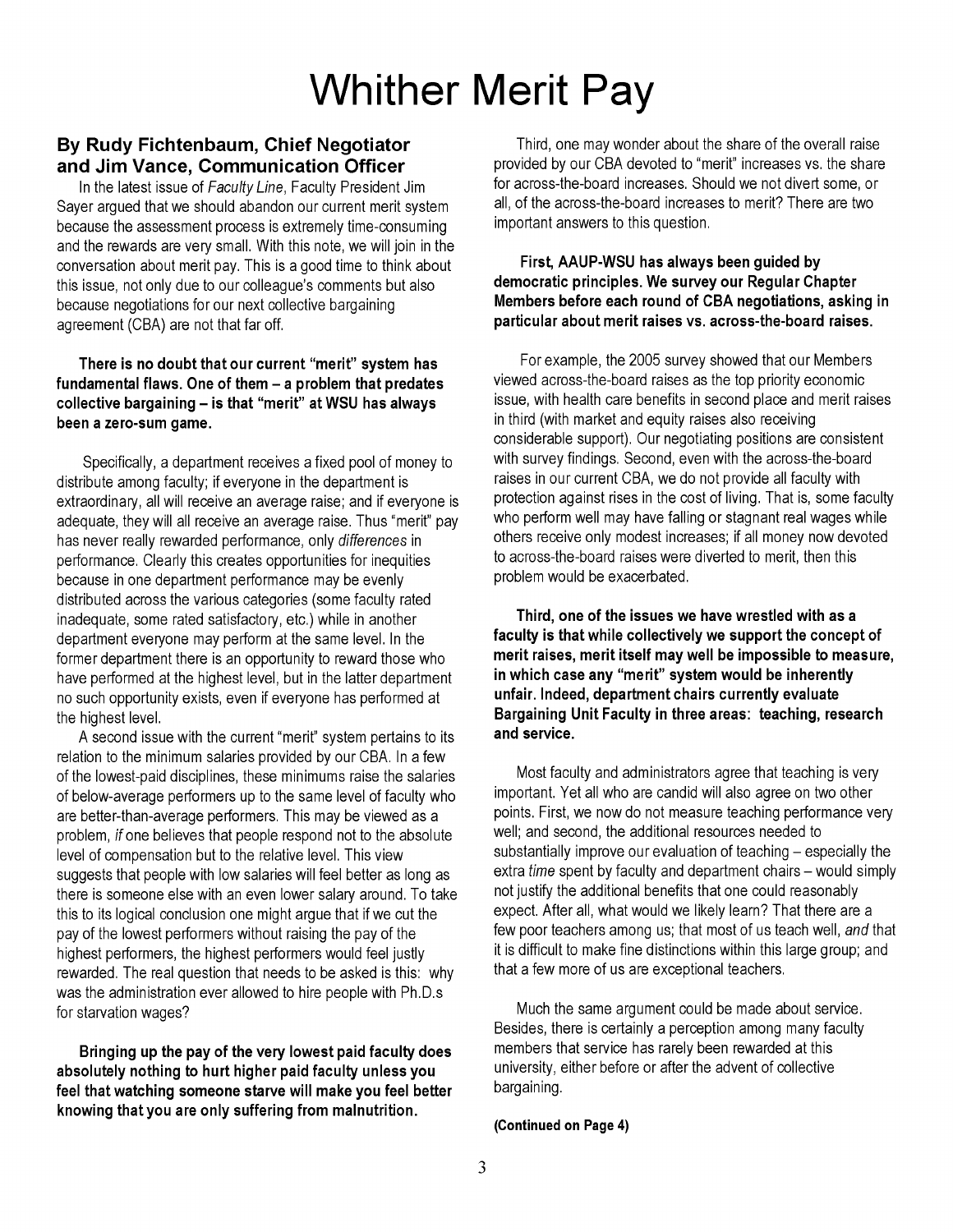#### **Merit pay (continued from P-3)**

That leaves scholarship. Many believe that scholarship can be evaluated fairly. We can count publications and grant dollars. We claim to measure scholarship quality through a system of peer review. Indeed, many faculty would agree that we can do a considerably better job evaluating our scholarship than the other two components of our professional lives. But still, nontrivial doubts arise. After all, more than a few of us have had articles returned from referees who clearly had no idea what we were talking about. Others among us must seek external funding to support their research, but many find that though their peers rank their proposals very highly, tight budgets at funding agencies yield not a dollar to support their work. What about faculty in the fine and performing arts, where judgments of one's work may be especially subjective?

#### **So how well does the present merit system work? Surely there are substantial questions about how well our teaching and service are evaluated; and, even though we do a better job evaluating scholarship, it is far from perfect.**

But there is another problem inherent in our current system: it is based on annual evaluations, and the merit raises that follow depend upon the merit raise pool, the size of which depends upon the strength of our union, the priorities of the administration, external economic factors, and the like. Thus two faculty members with essentially identical overall records may receive substantially different merit raises, if one has especially strong performance in years when merit raise levels were especially high. The disparities that can result may be large, especially over the course of a career; and indeed, our Regular Chapter Members recognize that equity problems exist as previously-cited survey results showed.

**However, our union's position on merit pay is the position of its members, who have wanted a "merit" component among the raise provisions of the CBA. In fact, we went much farther in our last round of bargaining: we made a proposal that, while not solving all of the aforementioned problems, went a long way toward addressing them.** 

Specifically, our proposal included across-the-board annual raises and two new features: first, an opportunity for Bargaining Unit Faculty to attain a rank beyond Professor, and second, an increase in the increment for promotion, to be retroactive for all faculty members who had been promoted in previous years. Promotion raises would thus have largely replaced merit raises.

The most appealing feature of our proposal is that it would eliminate the zero-sum game at the foundation of our current "merit" system. Each faculty member who warrants promotion receives a substantial raise, the amount of the raise is a fixed percentage, and that raise does not diminish the salary of one's colleagues. Consider the current system, in which one person a department chair - evaluates every departmental Bargaining

Unit Faculty Member every year, only to apportion a rather small merit pool where one person's gain is another's loss. Compare that to the system we proposed, featuring a much less frequent but much more credible multi-level peer review process that would evaluate a body of work over an extended period of time, that would result in a substantial reward for one's performance, in which a raise for one faculty member would not diminish that for one's colleagues.

#### **Moreover, the availability of a promotion beyond the rank of Professor (shall we say to "Super-Professor"?) would extend the monetary incentive for performance deep into an individual's career.**

Unfortunately, the administration rejected our proposal outright, opting instead to tweak the flawed system we have been operating with for years. This brings us to the last question: why did the administration wish to retain the current "merit" system with all its acknowledged shortcomings? While not presuming to speak on behalf of the administration, let us speculate a bit about its reasons for supporting the status quo. First, perhaps the administration likes the fact that faculty members spend much of their time looking at the people immediately above and below them on the salary ladder. If I am busy obsessing that so and so earns \$500 more than I did though my performance is clearly superior, maybe I will forget that the administration is paying all of us too little.

#### **Second, the administration may not really believe that rewards affect performance; perhaps it likes the current system because it can tell the Trustees, politicians, and the public that we have a "merit" system even though the system entails much work and has little consequence.**

Now is indeed a good time for us to think about merit pay. Do we want to retain the current merit system? Or, should we move to an alternative system entailing a more credible relationship between performance and reward, one in which the substantial effort needed to adequately assess faculty performance yields more than a trivial increment in salary? You, the Regular Chapter Members of AAUP, will have many opportunities to share your answers to these questions.

Right now, you can contact members of our Executive Committee. **A chapter meeting is scheduled for March 2 at 12:30.** Soon, you will have a survey in your hands whose outcome will guide the CBA negotiations expected to begin less than a year from now. Your union is listening. What do you have to say?

**In the coming weeks, you will be able to run for election to represent the Bargaining Unit Faculty in your college on our Bargaining Council. Your union needs your service as well as your ideas, as we move toward CBA negotiations. Will you step forward?**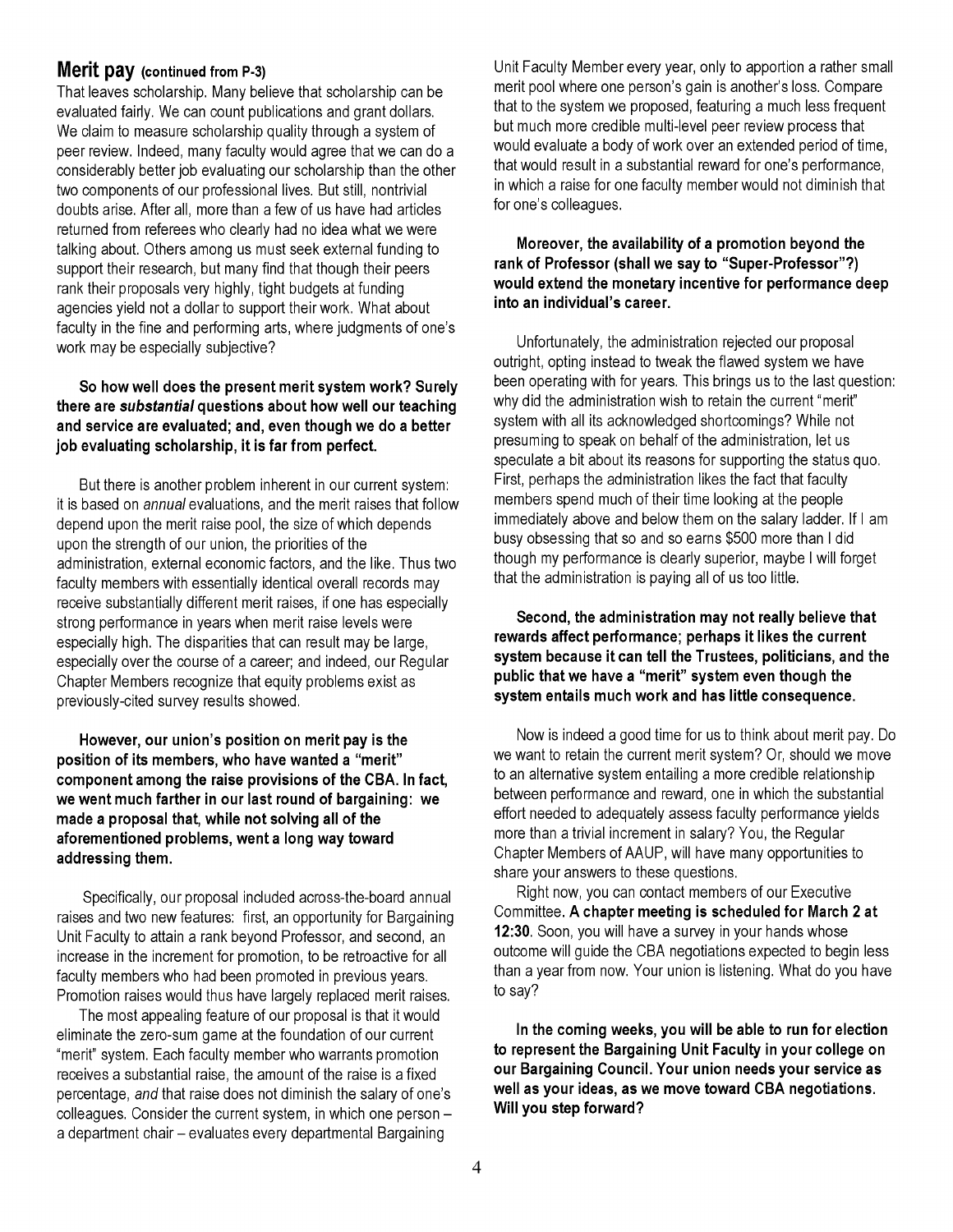# AAUP-WSU **News Briefs**

#### Election of AAUP-WSU officers

Regular Chapter Members should have received ballots for the annual AAUP-WSU election of officers. The deadline for returning your ballot to the chapter office is March 2 at 8:30 a.m. Please note that the chapter office is in 123 Allyn Hall.

The positions are all for two year terms except the Member-at-Large of the Nominating Committee who serves for one year. The following candidates have been nominated:

President: Anna Bellisari **Secretary** Liam Anderson Audrey McGowin Communication Officer Jim Vance Member-At-Large of the Executive Committee Martin Kich Carol Loranger Member-At-Large of the Nominating Committee Munsup Seoh

The election results will be announced at the winter chapter meeting.

#### Professor-at-Iarge University P&T

Larry Prochaska was elected to the Professor-atlarge seat on the University Promotion and Tenure Committee. As specified in our Collective Bargaining Agreement (CBA) AAUP conducted the election and subsequent runoff election for the position. Other candidates were Donna Cole, Ann Wendt, and Hans Sprohge. Prochaska and Cole were the top vote getters and candidates in the run-off election. The professor-at-Iarge must be a tenured member of the Bargaining Unit and have the rank of Professor. The Professor-at-Iarge may also serve on department or college P&T committees but may only vote twice on any candidate.

#### Family friendly efforts get national attention

Anna Bellisari, AAUP-WSU president served as co-leader with Wendy Roworth of the University of Rhode Island of a workshop on family-friendly policies at the semi-annual meeting of the AAUP Collective Bargaining Congress in Washington, D.C. in December.

Although it was held in the afternoon of the last day of the meetings, the workshop was wellattended, and there was much discussion about this topic of great interest to many AAUP chapters.

Anna said it was gratifying to report on the success of our negotiations for paid parental leave and domestic partner benefits with the WSU administration, and to share copies of our MOUs with representatives of other chapters. Many are still working hard to obtain these benefits, with more or less success. The workshop received excellent evaluations and quite positive responses.

#### Amendment approved at fall meeting.

Members amended the chapter's constitution at the fall quarter AAUP-WSU chapter meeting to insure that any person in the Bargaining Unit who becomes a Regular Chapter Member would begin paying dues at the same time payroll deduction of fair share fees begin for those who choose not to join AAUP-WSU. This eliminated a potential "penalty" for joining the chapter during the sixty day grace period before fair share fees (which are the same as membership dues) are assessed.

#### Domestic partner comment

Several faculty members have offered thanks to AAUP-WSU for efforts on domestic partner benefits. Here is what one had to say change:

"For us the benefits impact our lives in two ways, financially and psychologically.

Financially, we were paying thousands each year for insurance for my domestic partner. This included the cost of the insurance itself (\$3000), a higher deductible (\$1000) and higher co-pays. There was also no coverage for dental or optical so we paid that out of pocket. In addition, many preventative procedures were not covered by that insurance.

To me, this translated into me receiving less of a salary than my co-workers. So if a colleague and I made the same amount, I was still paying for benefits for my partner while my married colleague was not. For us, greater financial security means greater emotional security. In addition, I feel better about my job and my employer because I feel like I am being treated equitably. "